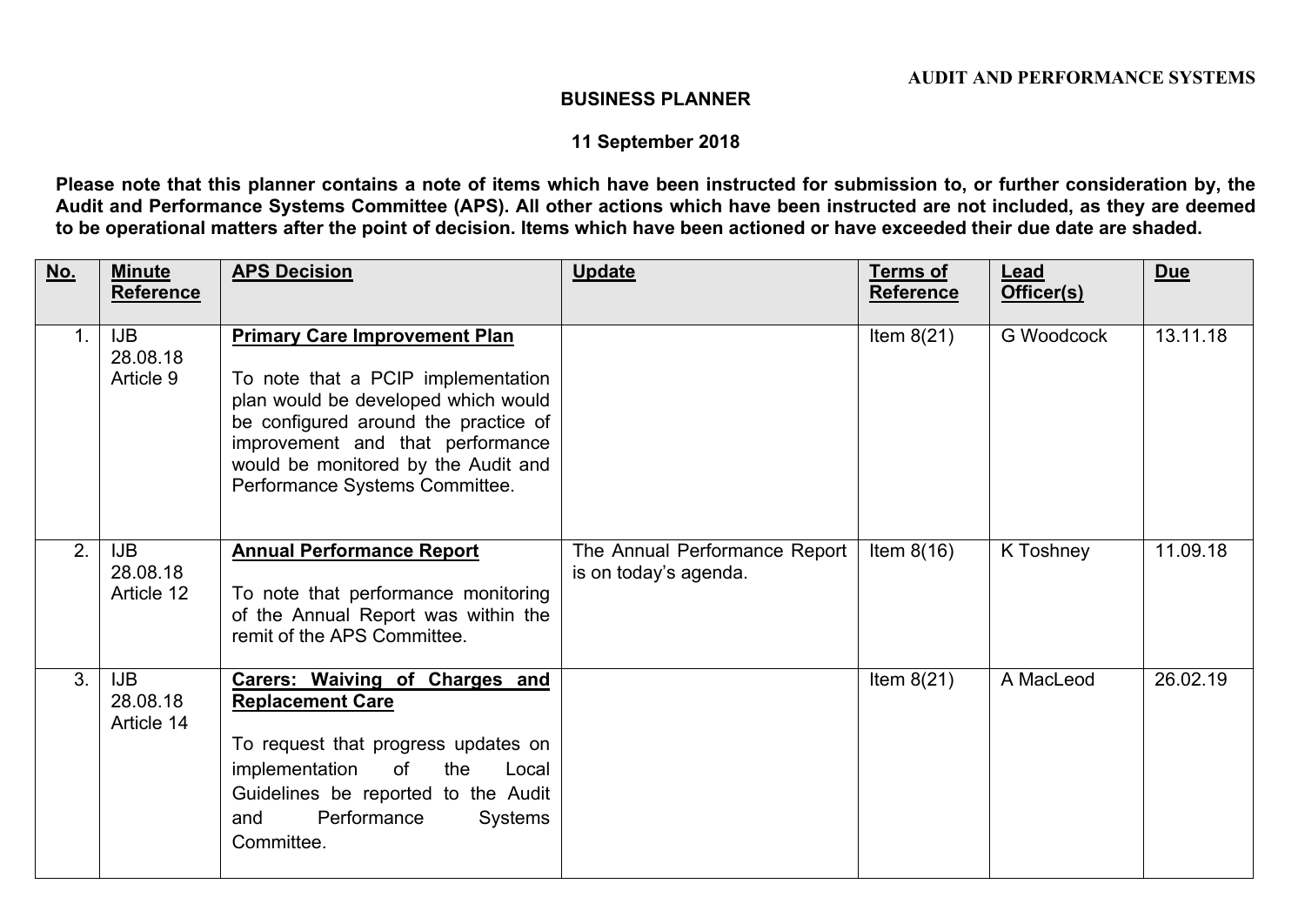| No.            | <b>Minute</b><br><b>Reference</b>    | <b>APS Decision</b>                                                                                                                                                                                                                                                                                                 | <b>Update</b>                                           | <b>Terms of</b><br><b>Reference</b> | Lead<br>Officer(s) | <b>Due</b> |
|----------------|--------------------------------------|---------------------------------------------------------------------------------------------------------------------------------------------------------------------------------------------------------------------------------------------------------------------------------------------------------------------|---------------------------------------------------------|-------------------------------------|--------------------|------------|
| 4.             | <b>IJB</b><br>28.08.18<br>Article 18 | <b>Transformation Decisions</b><br>To instruct officers to carry out a<br>lessons learned exercise on the speed<br>of the recruitment process and roll-out<br>of the transformation programme and<br>report these findings to the Audit and<br>Performance Systems Committee.                                       |                                                         | Item $8(16)$                        | <b>G</b> Woodcock  | 13.11.18   |
| 5.             | <b>APS</b><br>12.06.18<br>Article 5  | <b>Contracts Register</b><br>To note that a Contracts Register<br>would be presented to Committee at<br>its next meeting.                                                                                                                                                                                           | The Contracts Register is on<br>today's agenda.         | Item $8(5)$                         | A MacLeod          | 11.09.18   |
| 6.             | <b>APS</b><br>12.06.18<br>Article 7  | <b>Audited Annual Accounts</b><br>To note added that External Audit<br>would present a further report to<br>Committee on 11 September 2018<br>which would cover the wider scope<br>areas outlined within Audit Scotland's<br>Code of Audit Practice and this would<br>complete the 2017-18 annual audit<br>process. | An external audit report is on<br>today's agenda.       | Item $8(14)$                        | N Dyce             | 11.09.18   |
| 7 <sub>1</sub> | <b>APS</b><br>12.06.18<br>Article 8  | Internal Audit<br>Report - Care<br><b>Management</b><br>To instruct the ACHSCP Business<br>Manager to present further assurance<br>to the Committee's next meeting, on<br>the how the Partnership would<br>manage and mitigate issues and risks<br>relating to Care First which had been                            | A verbal update will be provided<br>at today's meeting. | Item $8(8)$                         | M Allan            | 11.09.18   |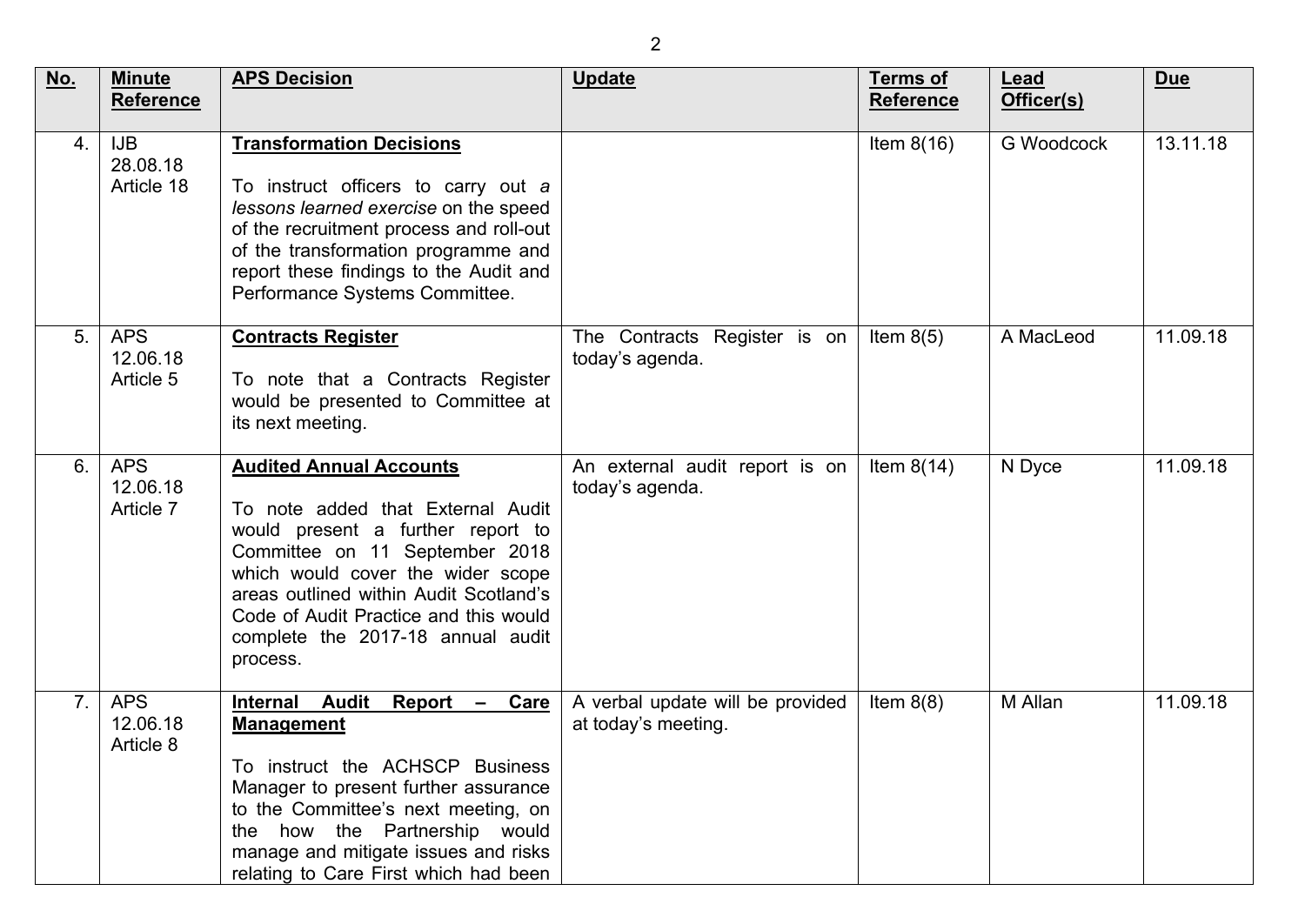| <u>No.</u> | <b>Minute</b><br><b>Reference</b>    | <b>APS Decision</b>                                                                                                                                                                                                                                              | <b>Update</b>                                            | <b>Terms of</b><br><b>Reference</b> | Lead<br>Officer(s) | <b>Due</b>    |
|------------|--------------------------------------|------------------------------------------------------------------------------------------------------------------------------------------------------------------------------------------------------------------------------------------------------------------|----------------------------------------------------------|-------------------------------------|--------------------|---------------|
|            |                                      | identified by Internal Audit.                                                                                                                                                                                                                                    |                                                          |                                     |                    |               |
| 8.         | <b>APS</b><br>12.06.18<br>Article 11 | <b>Confirmation of Assurance</b><br>To prepare a Forward Report Planner<br>and for this Planner to be attached to<br>future agendas as a standing item.                                                                                                          | An APS Business Planner is on<br>today's agenda.         | Item $8(17)$                        | I Robertson        | 11.09.18      |
| 9.         | <b>IJB</b><br>22.05.18<br>Article 1  | <b>Strategic Risk Register Review</b><br>To refer the Strategic Risk Register to<br>the Audit and Performance Systems<br>Committee for further review.                                                                                                           | The Strategic Risk Register is on<br>today's agenda.     | Item $8(11)$                        | M Allan            | 12.06.18      |
| 10.        | <b>APS</b><br>02.03.18<br>Article 6  | <b>Performance Monitoring</b><br>To note that the Head of Strategy and<br><b>Transformation</b><br>would<br>report<br>performance quarterly over the year;<br>bi-annually to the IJB and bi-annually<br>the Audit and<br>Performance<br>to<br>Systems Committee. | A Performance Monitoring report<br>is on today's agenda. | Item $8(2)$                         | A MacLeod          | 11.09.18      |
| 11.        | <b>APS</b><br>02.03.18<br>Article 8  | <b>Internal Audit</b><br>To note that the Committee would<br>receive an annual report from Internal<br>Audit on any recommendations which<br>had not been accepted or actioned by<br>Management.                                                                 |                                                          | Item $8(6)$                         | D Hughes           | <b>May 19</b> |
| 12.        | <b>IJB</b><br>30.01.18<br>Article 13 | <b>Strategic Commissioning Plan</b><br>To request an annual update on the<br>implementation of the Strategic<br><b>Commissioning Implementation Plan</b>                                                                                                         |                                                          | Item $8(5)$                         | A MacLeod          | 26.02.19      |